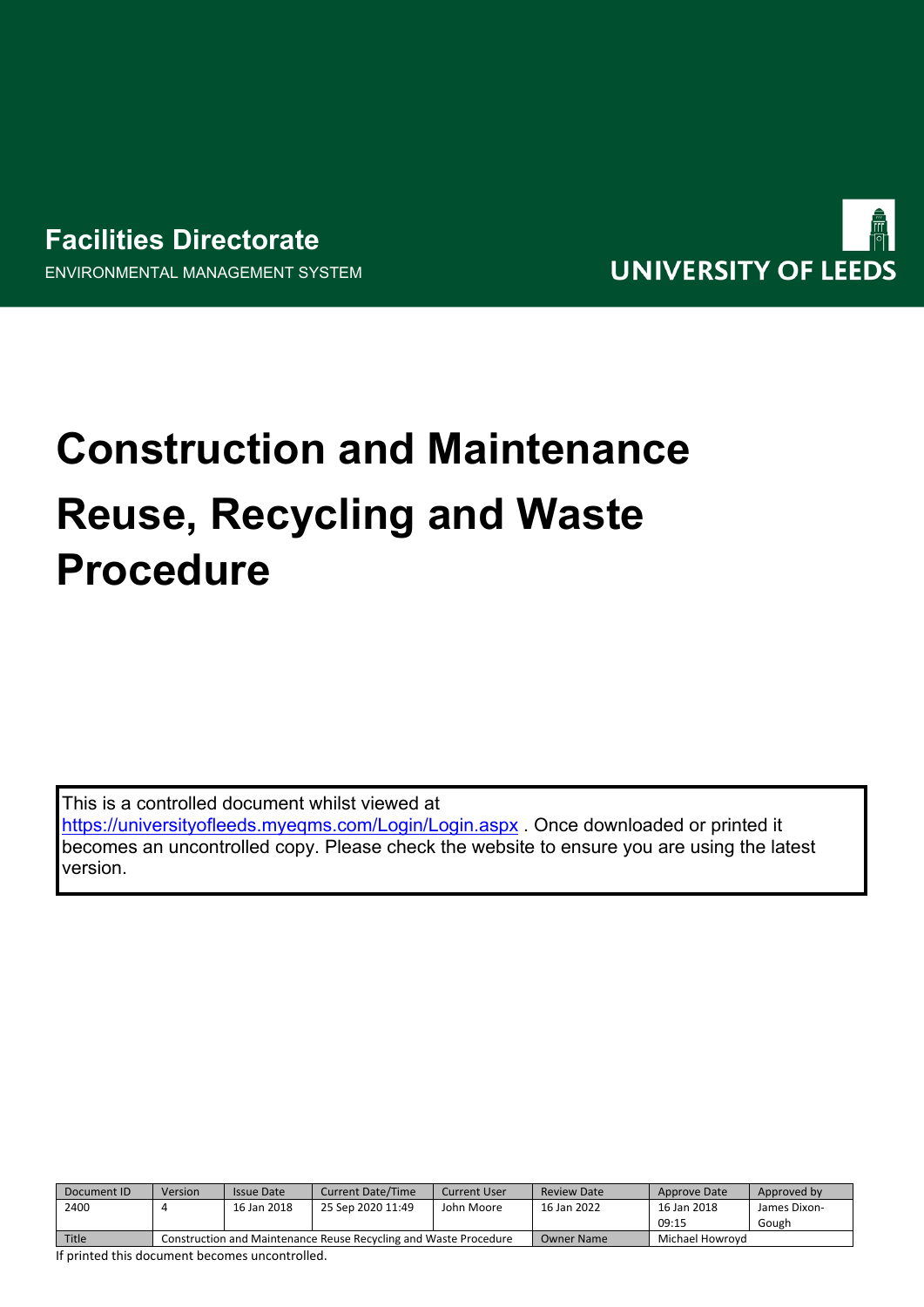#### **1. INTRODUCTION**

This procedure outlines how the University will manage its construction waste and supports the principles and requirements of the Reuse, Recycling and Waste Standard.

#### **2. SCOPE**

This procedure covers all construction and maintenance projects, small scale works and space clearances.

#### **3. REFERENCES**

The following documents should also be referred to for construction projects on campus:

**Sustainable Construction Standard:** This Standard covers all new building developments and refurbishments with a value over £1.5 million and sets University standards for sustainable design and construction.

**Re-use, Recycling & Waste Standard**: This Standard explains the principles and requirements that must be adopted in order to manage the sustainability risks associated with resource use and to ensure that the waste hierarchy is followed at the University.

**Sustainable Construction Procedure:** This procedure describes how the University will embed sustainability into construction and maintenance projects.

#### **4. RESPONSIBILITIES**

**Director of Estates:** responsible for ensuring that this procedure is followed for all construction and maintenance projects.

**Estates Project Managers:** responsible for ensuring procedure requirements are written into contracts or specification of works and for meeting performance and reporting requirements.

**Faculty/Service representative for office clearances:** responsible for prioritising reuse as a method of disposal and that University approved reuse, recycling and waste contractors are used.

**Central procurement:** responsible for blocking orders for non-approved reuse, recycling or waste contractors and ensuring that all contracts are compliant with this procedure.

**Sustainability Manager:** responsible for monitoring and auditing performance against this procedure.

## **5. PROCEDURE FOR CAPITAL PROJECTS AND MAINTENANCE WORKS WITH A VALUE OVER £300K**

The University project manager must ensure that the following are included as part of the project contract:

- Re-use and recycling targets set at a **minimum 90%** of related project waste.
- Contractors must develop and implement a Site Waste Management Plan.
- Contractors must report on total re-use, recycling and waste at project completion.
- Contractors must meet all legal requirements related to the transfer of waste & recycling and the delivery to off-site treatment/disposal.
- Contractors must provide proof of registration for their waste carrier, copies of all waste transfer notes and hazardous waste consignment notes (as appropriate) and documented proof that all the waste has been taken to a suitable facility to be treated and recycled.

| Document ID | Version                                                          | <b>Issue Date</b> | <b>Current Date/Time</b> | <b>Current User</b> | <b>Review Date</b> | Approve Date    | Approved by  |
|-------------|------------------------------------------------------------------|-------------------|--------------------------|---------------------|--------------------|-----------------|--------------|
| 2400        |                                                                  | 16 Jan 2018       | 25 Sep 2020 11:49        | John Moore          | 16 Jan 2022        | 16 Jan 2018     | James Dixon- |
|             |                                                                  |                   |                          |                     |                    | 09:15           | Gough        |
| Title       | Construction and Maintenance Reuse Recycling and Waste Procedure |                   |                          |                     | <b>Owner Name</b>  | Michael Howrovd |              |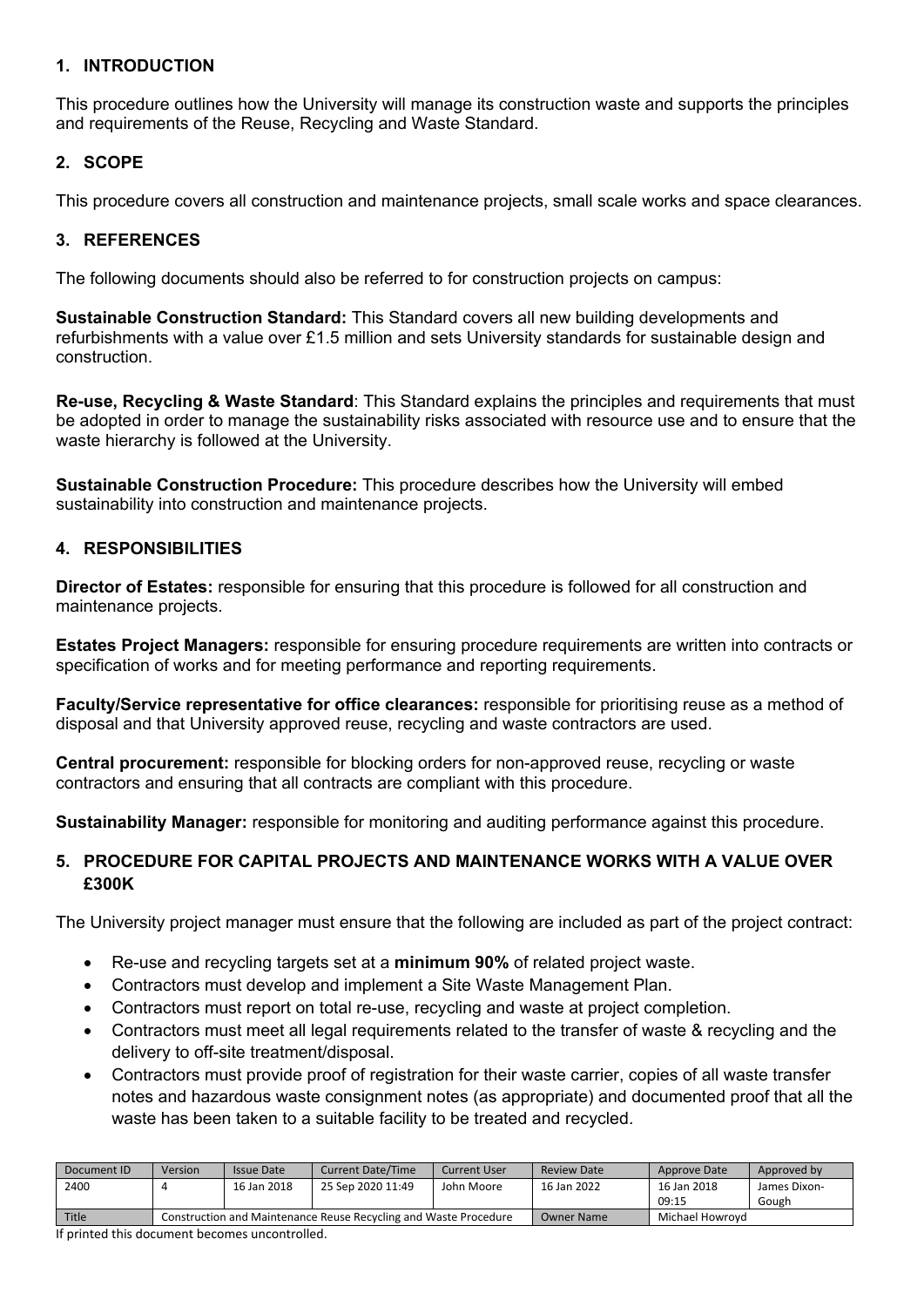The University project manager must ensure that final re-use, recycling and waste figures are recorded via EQMS or e-mailed to the Sustainability Service.

The University project manager should ensure that proof of registration for contractor waste carrier licences, waste transfer information and hazardous waste consignment notes are emailed to [WasteCN@leeds.ac.uk.](mailto:WasteCN@leeds.ac.uk) The University Environmental Compliance Manager will, in turn, store this information on EQMS.

The University project manager must ensure that re-use opportunities are maximised through the project.

As a priority, re-use of furniture & other items should be considered within the project. Where not possible, furniture, equipment and other suitable items must be advertised on the approved University re-use system. This can be via two processes:

- Liaison with the University Sustainability Service if adequate time is allowed.
- Using a University approved re-use contractor who must upload suitable items onto the approved University re-use system for a period of 30 days before considering other re-use channels.

Hazardous waste, healthcare waste & WEEE waste can only be disposed of via University approved contractors. Any deviation from these contractors should be reported to the Sustainability Service.

#### **6. PROCEDURE FOR CAPITAL PROJECTS AND SMALL SCALE WORKS WITH A VALUE UNDER £300K**

The University project manager must ensure that the following are included as part of the project contract or specification of works:

- Re-use and recycling targets set at a **minimum 80%** of related project waste.
- Contractors must report on total re-use, recycling and waste at project completion.
- Contractors must meet all legal requirements related to the transfer of waste & recycling and the delivery to off-site treatment/disposal.
- Contractors must provide proof of registration for their waste carrier, copies of all waste transfer notes and hazardous waste consignment notes as required by legislation and documented proof that all the waste has been taken to a licensed and registered site to be treated and recycled.

The University project manager must ensure that final re-use, recycling and waste figures are recorded via EQMS or e-mailed to the Sustainability Service.

The University project manager should ensure that proof of registration for contractor waste carrier licences, waste transfer information and hazardous waste consignment notes are emailed to [WasteCN@leeds.ac.uk.](mailto:WasteCN@leeds.ac.uk) The University Environmental Compliance Manager will, in turn, store this information on EQMS.

Furniture, equipment and other suitable items must be advertised on the approved University re-use system. This can be via two processes:

- Liaison with the University Sustainability Service if adequate time is allowed.
- Using a University approved re-use contractor who must upload suitable items onto the approved University re-use system for a period of 30 days before considering other re-use channels.

Hazardous waste, health care waste & WEEE waste can only be disposed of via University approved contractors. Any deviation from these contractors should be reported to the Sustainability Service.

| Document ID  | Version                                                          | Issue Date  | <b>Current Date/Time</b> | Current User | <b>Review Date</b> | Approve Date    | Approved by  |
|--------------|------------------------------------------------------------------|-------------|--------------------------|--------------|--------------------|-----------------|--------------|
| 2400         |                                                                  | 16 Jan 2018 | 25 Sep 2020 11:49        | John Moore   | 16 Jan 2022        | 16 Jan 2018     | James Dixon- |
|              |                                                                  |             |                          |              |                    | 09:15           | Gough        |
| <b>Title</b> | Construction and Maintenance Reuse Recycling and Waste Procedure |             |                          |              | Owner Name         | Michael Howrovd |              |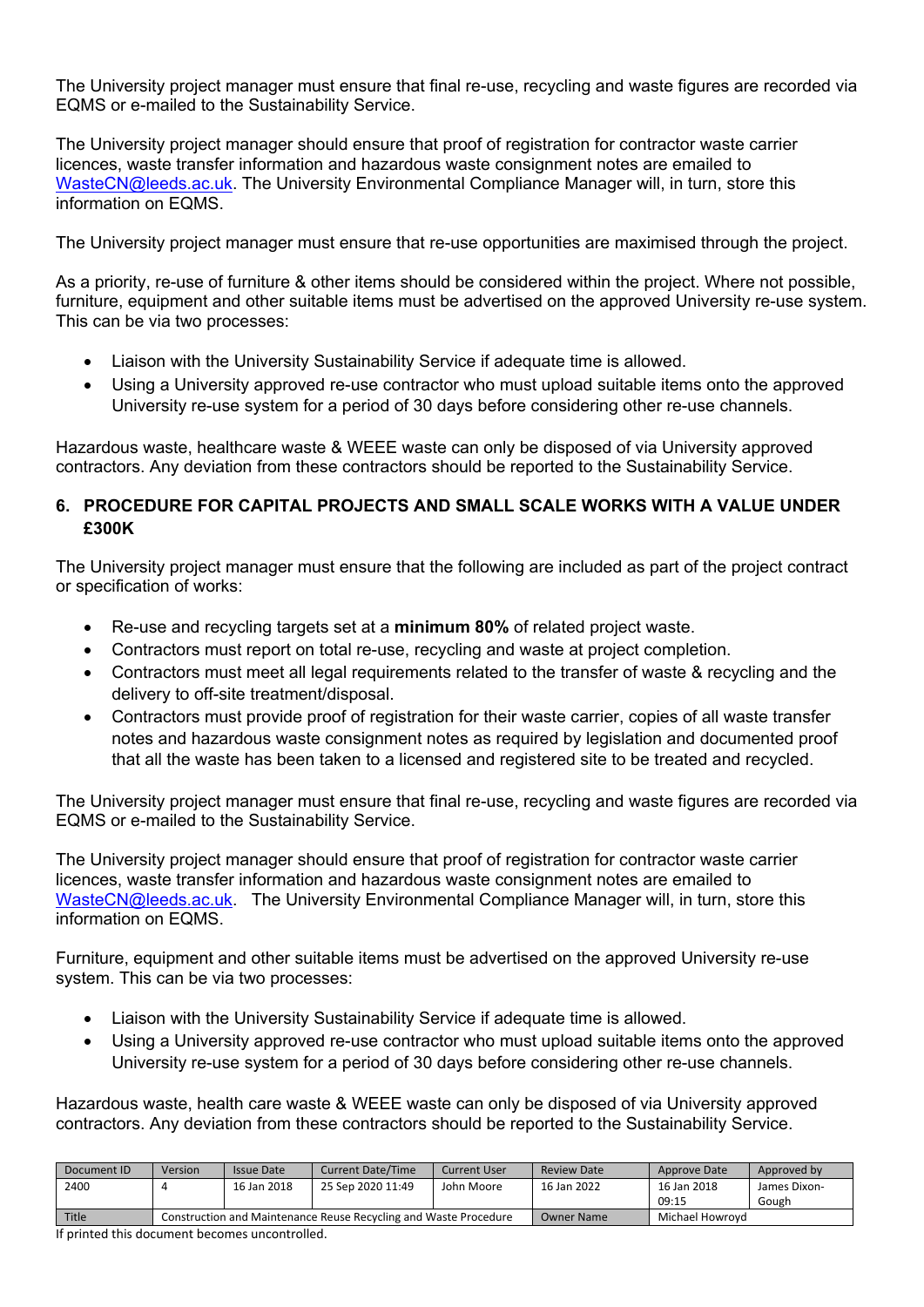## **7. PROCEDURE FOR MAINTENANCE WORKS WITH A VALUE UNDER £300K AND OFFICE CLEARANCES**

## **7.1 Maintenance works (contractor)**

The University project manager must ensure that the contractor is made aware of the following requirements:

- Contractors must meet all legal requirements related to the transfer of waste & recycling and the delivery to off-site treatment/disposal.
- Contractors must provide proof of registration for their waste carrier, copies of all waste transfer notes and hazardous waste consignment notes as required by legislation and documented proof that all the waste has been taken to a licensed and registered site to be treated and recycled.
- Re-use and recycling targets set at a **minimum 50%** of related project waste.
- Contractors are expected to report on total re-use, recycling and waste figures when the total is greater than one skip per project.

The University project manager should ensure that proof of registration for contractor waste carrier licences, waste transfer information and hazardous waste consignment notes are emailed to WasteCN@leeds.ac.uk[.](mailto:safety@leeds.ac.uk) The University Compliance Manager will, in turn, store this information on EQMS.

When a contractor uses a skip ordered by the University the following waste must be segregated and disposed of via the appropriate University disposal channels:

- Hazardous waste & chemicals
- Healthcare waste
- WEEE waste
- Domestic and non-domestic batteries

Any deviation from these channels should be reported to the Sustainability Service.

The University project manager must ensure that final re-use, recycling and waste figures are recorded via EQMS or e-mailed to the Sustainability Service.

## **7.2 Maintenance works (University staff)**

University staff carrying out maintenance work must ensure that waste is segregated and disposed of via University approved disposal channels.

When ordering a skip University approved contractors must be used. The following must be segregated and disposed of via appropriate University disposal channels:

- Hazardous waste & chemicals
- Healthcare waste
- WEEE waste
- Domestic and non-domestic batteries

Any deviation from these channels should be reported to the Sustainability Service.

| Document ID | Version                                                          | <b>Issue Date</b> | <b>Current Date/Time</b> | <b>Current User</b> | Review Date | Approve Date    | Approved by  |
|-------------|------------------------------------------------------------------|-------------------|--------------------------|---------------------|-------------|-----------------|--------------|
| 2400        |                                                                  | 16 Jan 2018       | 25 Sep 2020 11:49        | John Moore          | 16 Jan 2022 | 16 Jan 2018     | James Dixon- |
|             |                                                                  |                   |                          |                     |             | 09:15           | Gough        |
| Title       | Construction and Maintenance Reuse Recycling and Waste Procedure |                   |                          |                     | Owner Name  | Michael Howrovd |              |